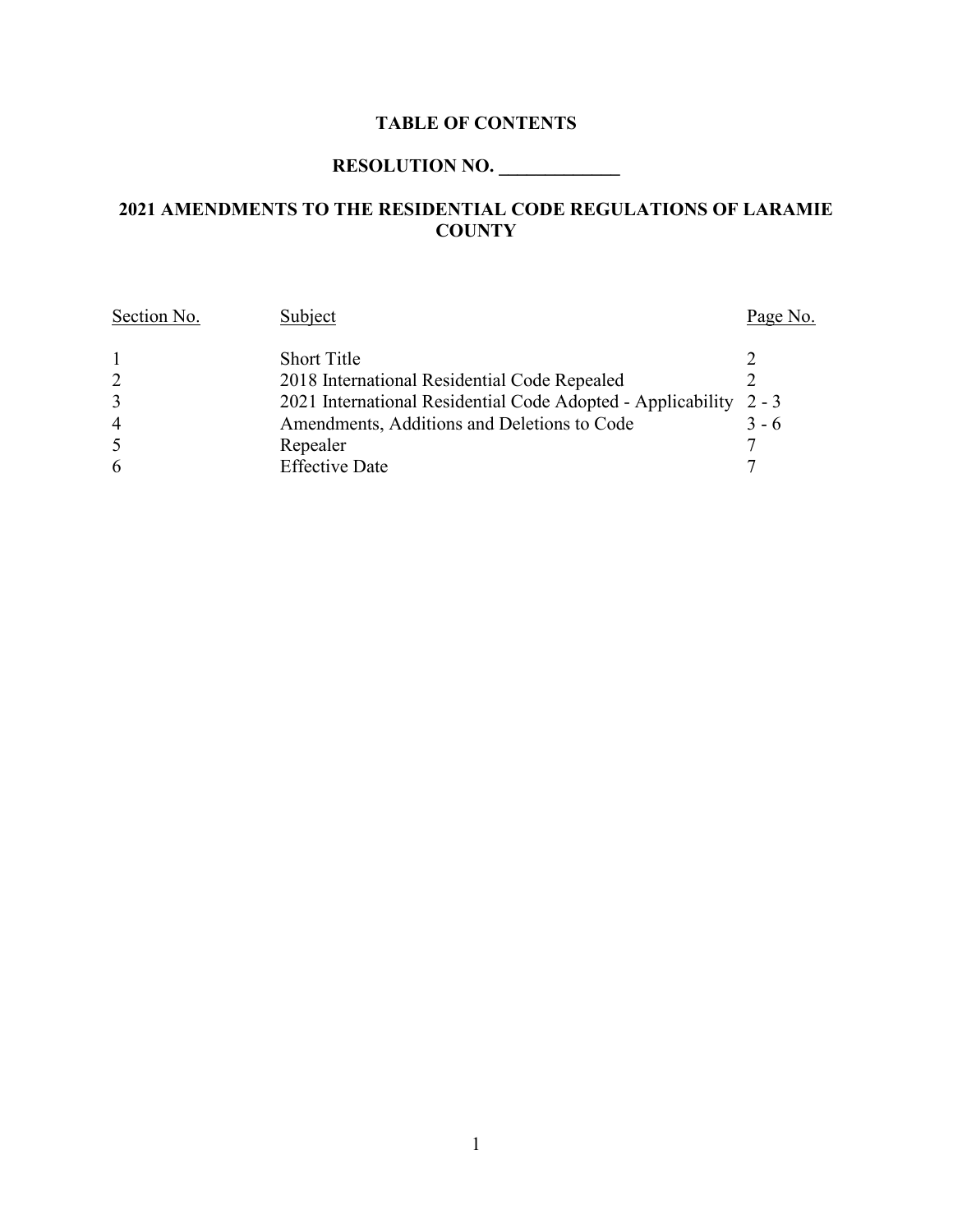#### **RESOLUTION NO. \_\_\_\_\_\_\_\_\_\_\_**

**A RESOLUTION AMENDING THE RESIDENTIAL CODE REGULATIONS OF LARAMIE COUNTY BY REPEALING THE 2018 EDITION OF THE INTERNATIONAL RESIDENTIAL CODE FOR ONE AND TWO FAMILY DWELLINGS AND REPLACING WITH THE 2021 EDITION OF THE INTERNATIONAL RESIDENTIAL CODE FOR ONE AND TWO FAMILY DWELLINGS WITH MODIFICATIONS.**

**WHEREAS,** Wyo. Stat. §§ 18-5-201 and 18-5-301 authorize Laramie County, in promoting the public health, safety, morals and general welfare of the county, to regulate the subdivision, use, location, design of land and buildings in unincorporated Laramie County; and

**WHEREAS**, Laramie County has been granted local enforcement authority by the Wyoming State Fire Marshall; and

**WHEREAS,** Wyo. Stat. § 35-9-121 authorizes Laramie County to adopt electrical, mechanical and building codes applicable in unincorporated Laramie County establishing minimum regulations governing the conditions and maintenance of all property, buildings and structures essential to ensure that property, buildings and structures are safe, sanitary and fit for occupation and use; and

**WHEREAS,** Wyo. Stat. § 35-9-121 the State Fire Marshal has delegated interpretation and enforcement as well as transfer of jurisdiction for same from the State of Wyoming for fire, building, existing building standards and electrical safety standards as well as sole plan review authority in accordance with Wyo. Stat. § 35-9-107(a)(iv) to Laramie County; and

**WHEREAS,** Wyo. Stat.  $\S 35-9-121(a)(ii)$  requires counties where local enforcement has been granted to adopt new standards within six months of the adoption by the State of Wyoming; and

**WHEREAS**, the State of Wyoming adopted the 2021 edition of the International Building Codes, including the 2021 edition of the International Residential Code and the State adopted these new standards on July 1, 2021; and

**WHEREAS**, the Laramie County Board of County Commissioners find remaining a local enforcement authority is important to the health, safety and welfare to citizens of the County, and wish to continue to act as the local enforcement authority under State Statute; and

**WHEREAS,** the Laramie County Board of County Commissioners has complied with the requirements of Wyo. Stat. § 16-3-103(a) by providing an opportunity for public comment and a public hearing.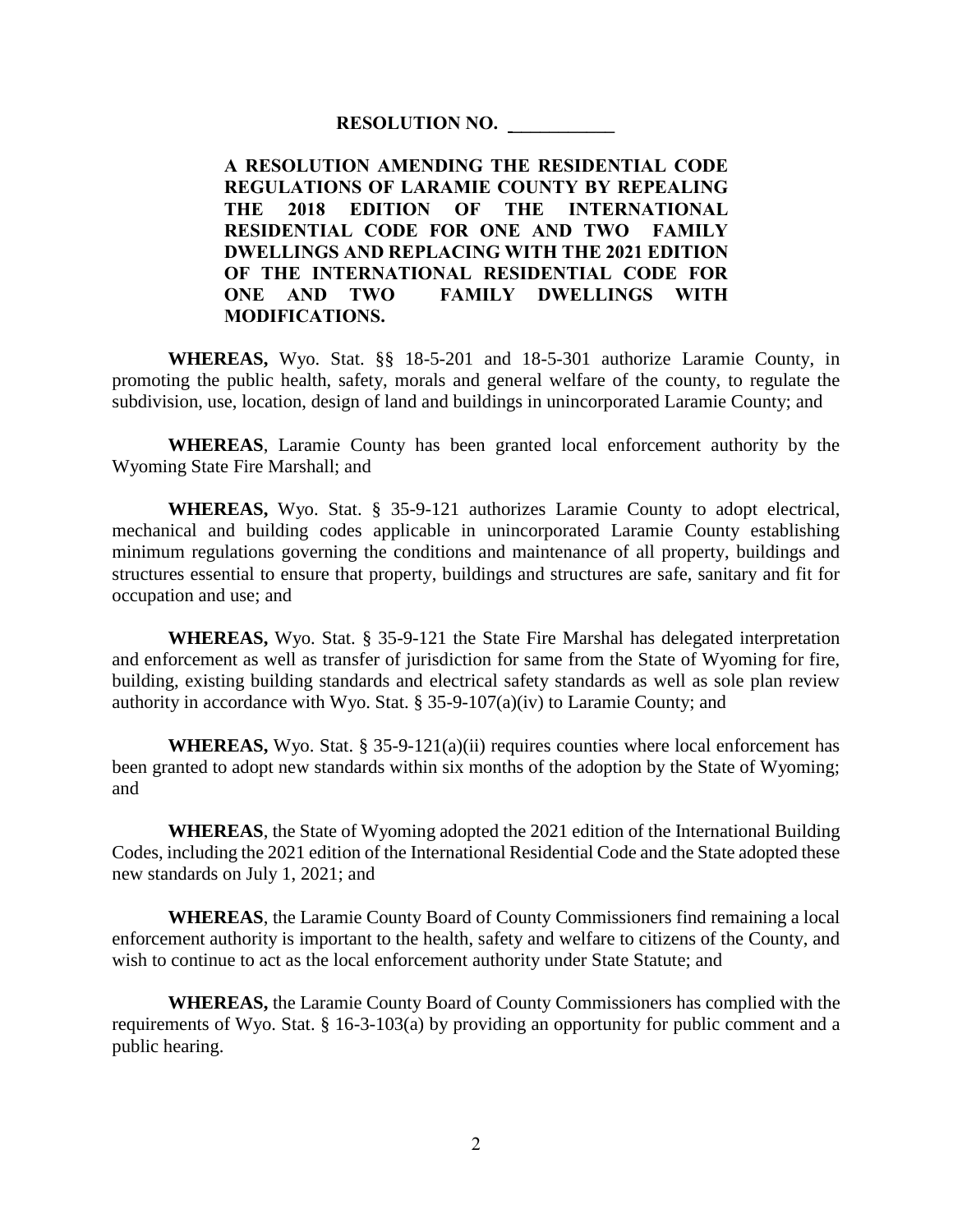#### **NOW THEREFORE BE IT RESOLVED BY THE GOVERNING BODY OF LARAMIE COUNTY, WYOMING**, as follows:

Section 1. Short Title. The amendments adopted by this resolution shall be known as the "2021 Amendments to the Residential Code Regulations of Laramie County".

Section 2. 2018 Code Repealed. The 2018 Edition of the International Residential Code and amendments thereto, which were adopted and amended as the "Residential Code Regulations of Laramie County" are hereby repealed and replaced as follows.

Section 3. 2021 International Residential Code Adopted. The Board of County Commissioners for Laramie County, Wyoming, for the purpose of prescribing regulations governing the design and construction of one- and two-family dwellings and townhouses and inspection thereof, adopts the International Residential Code, 2021 Edition, including Appendices "E", "G", "H", and "J" save and except such portions as are herein deleted, added, modified, or amended as the Residential Code Regulations of Laramie County. A copy of the code has been filed in the office of the County Clerk, and the same is hereby adopted and incorporated as fully as if set out at length herein and from the date of adoption. These provisions shall be controlling within the unincorporated areas of the County.

Section 4. Amendments, Additions, and Deletions. The following sections of the International Residential Code, 2021 Edition, including Appendices "E", "G", "H" and "J" which is adopted herein, are modified and/or added to as follows:

A. **Section R101.1 Title** shall read as follows:

These provisions shall be known as the Residential Code for one and two family dwellings of Laramie County, and shall be cited as such and will be referred to herein as "this code."

B. **Section R101.2 Scope. Exception: 1.** Shall read as follows:

Live /work units located in townhouses and complying with the requirements of Section 508.5 of the International Building Code.

#### C. **Section R103.1 Creation of Enforcement Agency** shall read as follows:

The department of building safety for purposes of these Residential Code Regulations shall be the Laramie County Planning and Development Department and the official in charge thereof shall be known as the building official.

D. **Section 103.2 Appointment** is deleted in its entirety.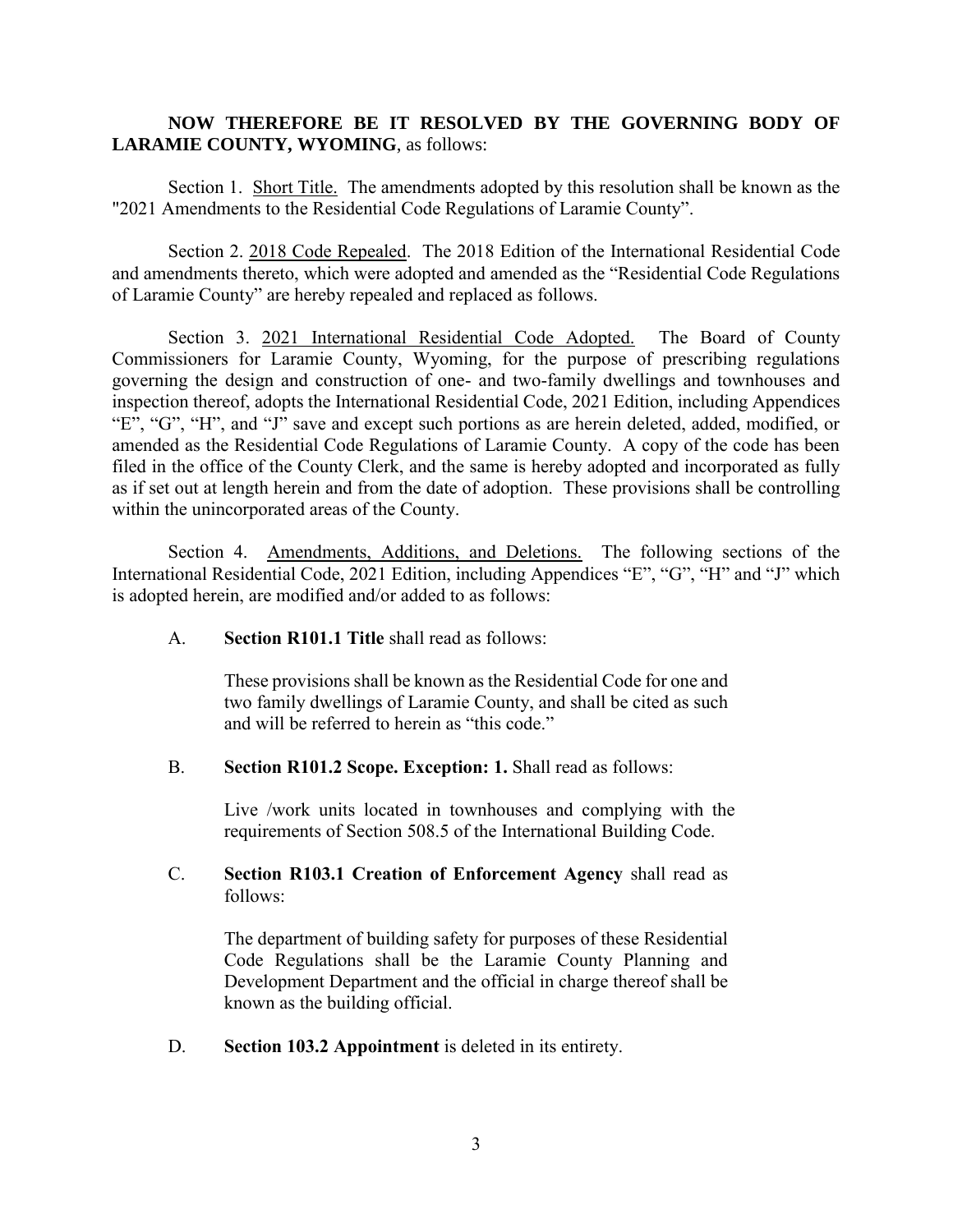#### E. **Section R108.2 Schedule of Permit Fees** shall read as follows:

The schedule of fees are those fees adopted and published by the Laramie County Board of County Commissioners each July 1.

#### F. **Section R108.5 Fee refunds** shall read as follows:

The building official may authorize refunding of any fee paid hereunder which was erroneously paid or collected. The building official may authorize refunding of not more than 80% of the permit fee paid when no work has been done under a permit issued in accordance with this code. The building official may authorize refunding of not more than 80% of the plan review fee paid when an application for a permit for which a plan review fee has been paid is withdrawn or canceled before any plan reviewing has been done. The building official shall not authorize refunding of any fee paid except on written application filed by the original permittee not later than 180 days after the date of fee payment.

#### G. **Section R112.1 Board of Appeals**, **General;** shall read as follows:

The Board of Appeals for purposes of these regulations shall be the board of appeals as established by the Laramie County Board of County Commissioners. The establishing resolution by Laramie County for the Board of Appeals shall govern the membership and procedures of the board. A final decision by the board of appeals shall be final for purposes of the Wyoming Administrative Procedures Act.

### H. **Section R113.4 Violation Penalties** shall read as follows:

Any person violating any provision of this Code shall be deemed guilty of a misdemeanor. Each and every day or portion thereof during which a violation of any provision of such Code is committed, continued or permitted shall constitute a separate offense. Upon conviction, such person may be punished by a fine of not more than Seven Hundred Fifty Dollars (\$750.00) for each offense. (Wyo. Stat. §§ 18-5-201 through 18-5-207) and/or pursuant to the penalty provisions of Wyo. Stat. § 35-9-130 (as amended).

#### I. **Section R114 Stop Work Order** shall read as follows:

Upon notice from the code official that work is being performed contrary to the provisions of this code or in a dangerous or un safe matter, such work shall immediately cease. Such notice shall be in writing and shall be given to the owner of the property, the owner's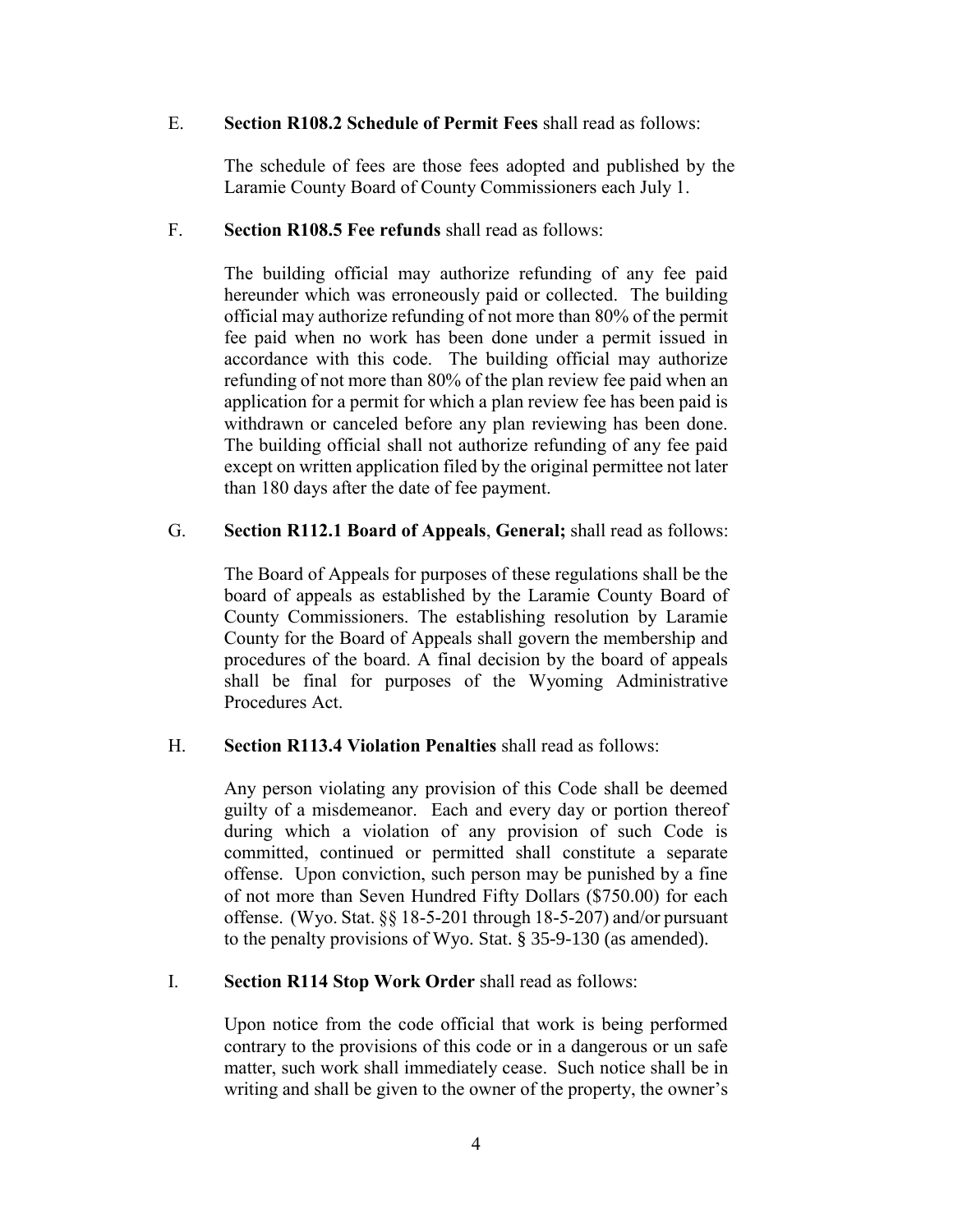authorized agent, or the person doing the work. The notice shall state the conditions under which work is authorized to resume. Where an emergency exists, the code official shall not be required to give a written notice prior to stopping the work. Any person violating a stop work order issued in accordance with these regulations shall be deemed guilty of a misdemeanor. Each and every day or portion thereof during which a violation of any provision of such regulations is committed, continued or permitted shall constitute a separate offense. Upon conviction, such person may be punished by a fine of not more than Seven Hundred and Fifty Dollars (\$750.00). (Wyo. Stat. §§ 18-5-201 through 18-5-207) and/or pursuant to the penalty provisions of Wyo. Stat. §§ 35-9-130 (as amended).

J. **Section R302.2.2 Common walls. 1.** shall read as follows:

Where a fire sprinkler system in accordance with NFPA 13D is provided, the common wall shall be not less than a 1-hour fireresistance-rated wall assembly tested in accordance with ASTM E119, UL 263 or Section 703.3 of the International Building Code.

- K. **Section R302.2.2 Common walls. 2.** shall read as follows: Where a fire sprinkler system in accordance with NFPA 13D is not provided, the common wall shall not be less than a 2-hour fireresistance-rated wall assembly tested in accordance with ASTM E119, UL 263 or Section 703.3 of the International Building Code.
- L. **Section R302.13 Fire protection of floors** is deleted in its entirety.
- M. **Section 309.5 Garages and carports. Fire sprinklers** is deleted in its entirety.
- N. **Section R313 Automatic Fire Sprinkler Systems** is hereby designated as voluntary and not mandatory. Automatic Fire Sprinkler systems are not mandated in Laramie County but may be voluntarily installed. The standards of this section shall govern those voluntary installations.
- O. **Part IV-Energy Conservation. Chapter 11 Energy Efficiency.** is deleted in its entirety.
- P. **Section P2904 Dwelling Unit Fire Sprinkler Systems** is deleted in its entirety.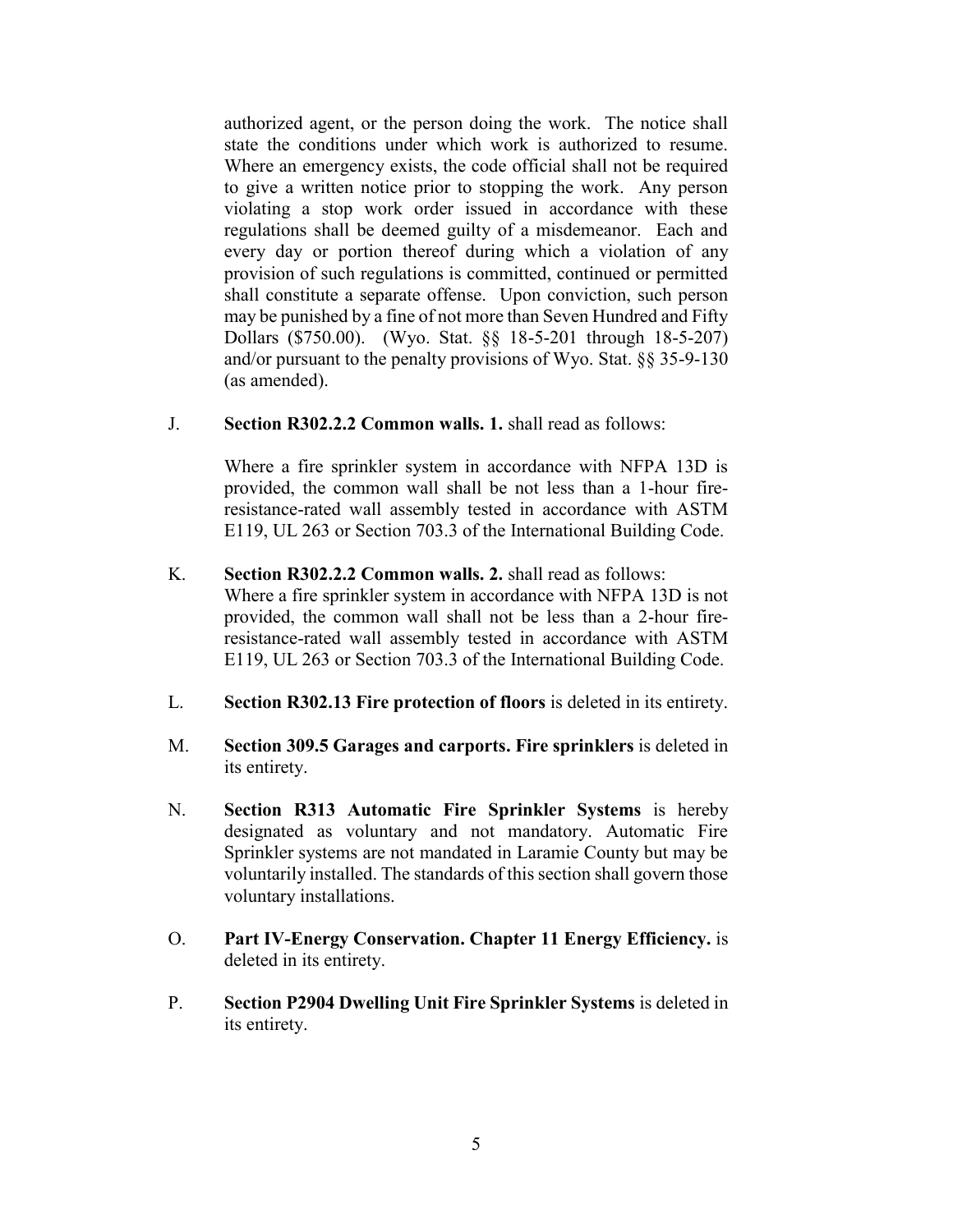Q. **Chapter 45 Prefabricated Buildings** is created to read as follows:

### **Section 4501 General.**

- 1. **Purpose.** The purpose of this chapter is to regulate materials and establish methods of safe construction where any structure or portion thereof is wholly or partially prefabricated.
- 2. **Scope.** Unless otherwise specifically stated in this chapter, all prefabricated construction and all materials used therein shall conform to all applicable requirements of the International Codes.

**Section 4502 Permit Required.** Prior to construction or installation of any prefabricated building or component, the applicant shall first obtain a building permit and pay the required fees as required by the International Codes. The following information and supporting documentation will be required:

- 1. Proof that a properly permitted foundation, in the case of a building or structure, has been installed, inspected and approved by the building official;
- 2. Compliance with applicable laws, ordinances, rules and regulations, which may include a site plan and approved zoning designation.

**Section 4503 Definitions.** The following definition shall apply in the interpretation and enforcement of this chapter:

- 1. "Prefabricated assembly" means a structural unit, the integral parts of which have been built up or assembled prior to incorporation in the building.
- 2. "Prefabricated building" means any off-site premanufactured structure that is designed and constructed in accordance with the International Codes, as amended, as set forth in this title.

**Section 4504 Testing, inspection, certification.** Testing, inspection and certification of all prefabricated construction or prefabricated items, to include residential, shall be in accordance with the applicable provisions of Chapter 17 of the International Building Code (IBC), as determined by the Building Official

**Section 4505 Inspections; certificate of occupancy - Required.** Inspections of prefabricated items shall comply with the provisions of the International Codes. Prior to use or occupancy of a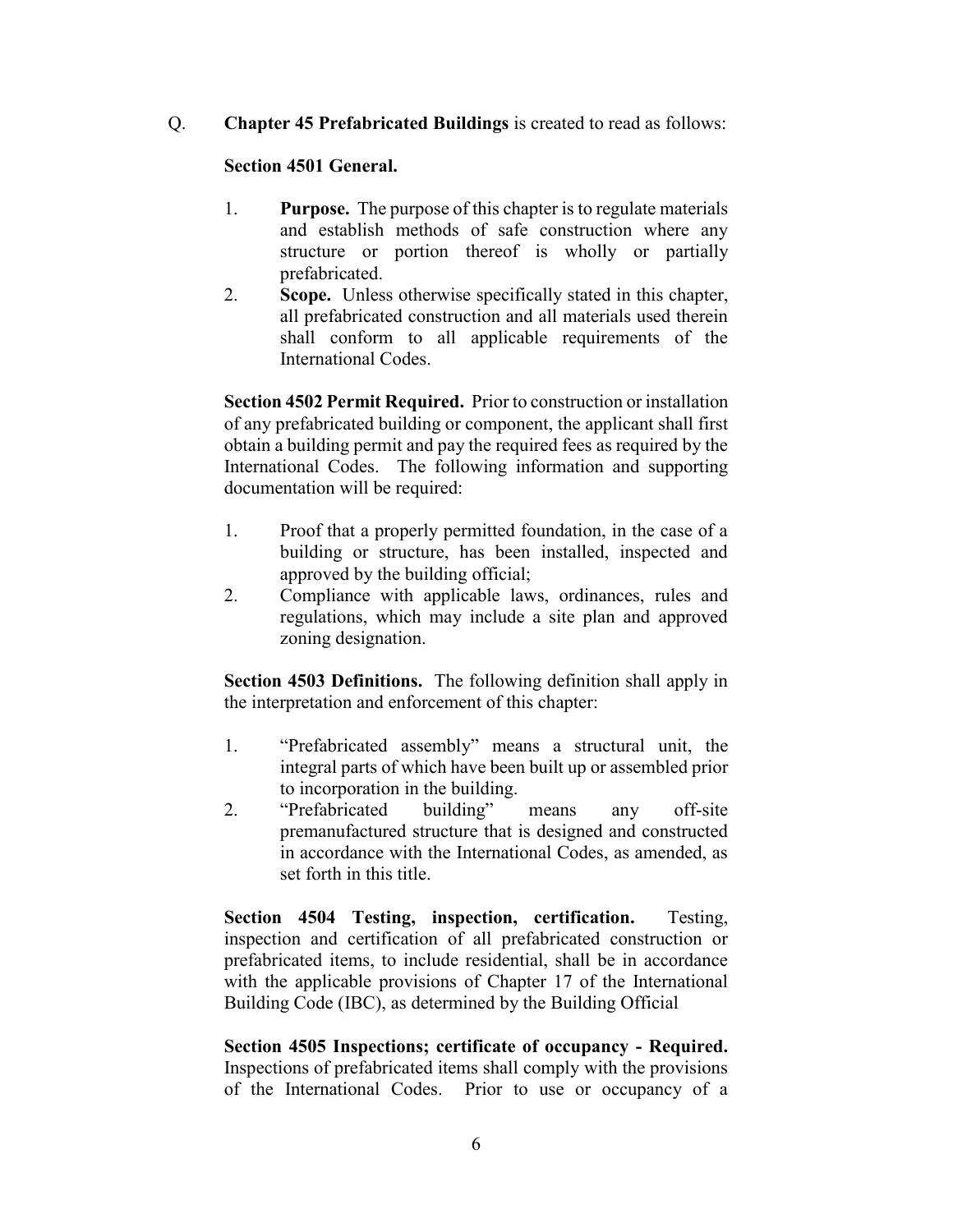prefabricated structure, the owner shall obtain a final inspection and certificate of occupancy from the building official.

R. **Chapter 46 Exceptions** is created to read as follows:

**Section 4601.** These Regulations shall not apply to any of the following:

- 1. Agricultural structures as defined by the 2021 International Building Code;
- 2. Mines and their appurtenant facilities, oil field operations, petroleum refineries and liquefied petroleum gas facilities;
- 3. Railway shops, railway buildings (except those used for public assembly, cafeterias, dormitories, etc), rolling stock and locomotive equipment;
- 4. Automotive equipment employed by a railway, gas, electric or communication utility in the exercise of its function as a public utility;

Section 5. Repealer. If any section, subsection, sentence, clause, or phrase of this resolution is, for any reason, held to be invalid, such decision shall not affect the validity of the remaining portions of this resolution.

Section 6. Effective Date. These 2021 Residential Code Regulations of Laramie County and amendments shall become effective on January 1, 2022.